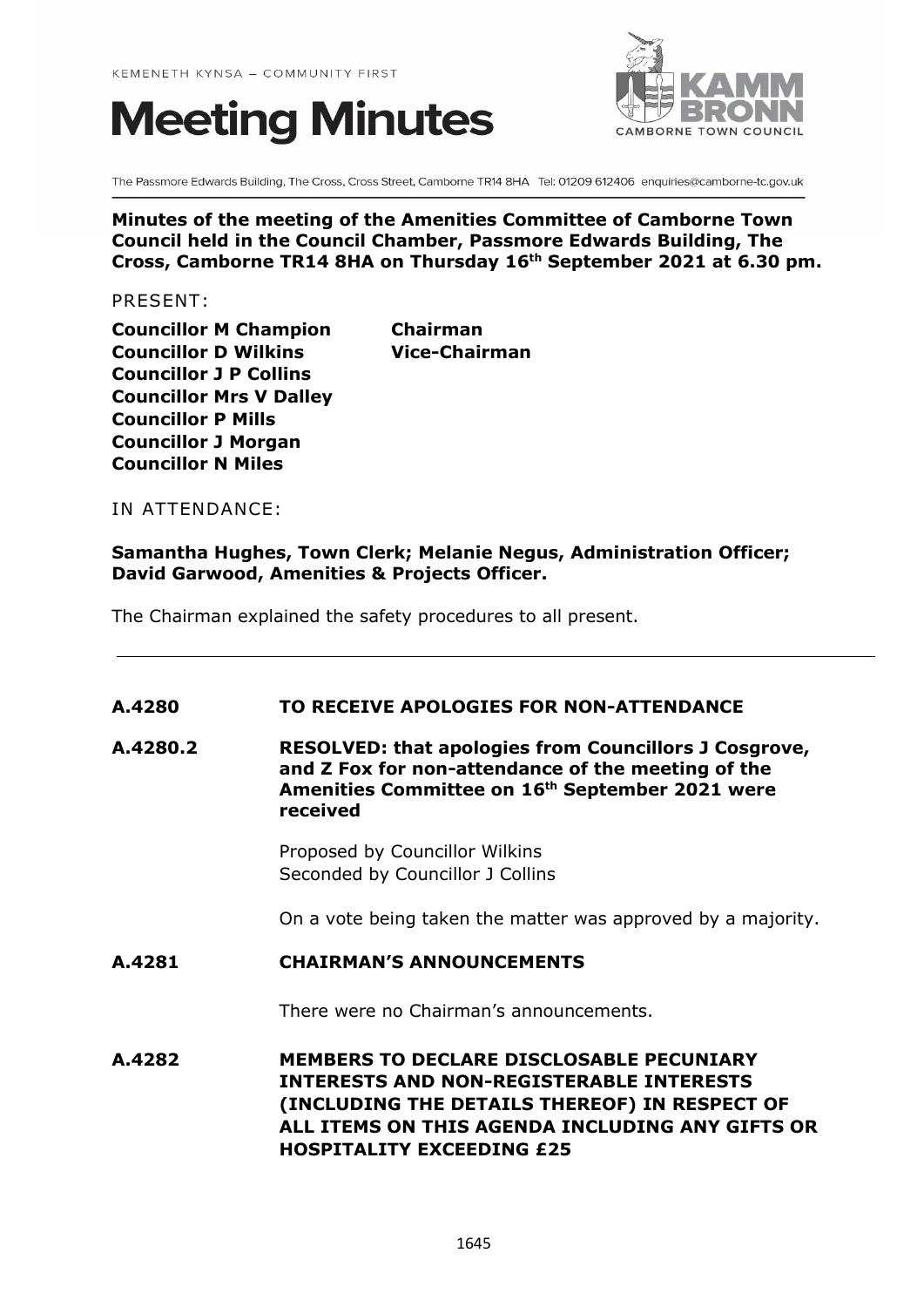Councillor V Dalley declared an interest in agenda item 14, as she was Warden of Camborne Church.

Councillor D Wilkins declared an interest in agenda item 15, as he was a member of the Royal British Legion.

## **A.4283 TO APPROVE WRITTEN REQUESTS FOR DISPENSATIONS**

There were no dispensation requests.

## **A.4284 TO RECEIVE AND APPROVE THE MINUTES OF THE MEETING OF THE AMENITIES COMMITTEE HELD ON 17TH JUNE 2021 FOR THE CHAIRMAN TO SIGN**

**A.4284.2 RESOLVED: that the minutes of the meeting of the Amenities Committee held on 17th June 2021 were received, approved, and signed by the Chairman**

> Proposed by Councillor Champion Seconded by Councillor Wilkins

On a vote being taken the matter was approved unanimously of those entitled to vote.

# **A.4285 MATTERS ARISING, FOR INFORMATION ONLY, WHERE NOT INCLUDED BELOW**

There were no matters arising.

**A.4286 PUBLIC PARTICIPATION (SUBJECT TO STANDING ORDER 3E MEMBERS OF THE PUBLIC ARE PERMITTED TO MAKE REPRESENTATIONS, ANSWER QUESTIONS AND GIVE EVIDENCE IN RESPECT OF ANY ITEM OF BUSINESS INCLUDED IN THE AGENDA, UP TO A MAXIMUM OF FIFTEEN MINUTES)**

There were no members of the public present.

## **A.4287 TO RECEIVE THE CURRENT NET POSITION BY CODE FOR THE AMENITIES REVENUE BUDGET TO END OF AUGUST 2021 AND AGREE ACTION**

The Town Clerk informed members that a few virements had been made to cover small overspends, but that most cost codes were keeping within budget.

## **A.4287.2 RESOLVED: that the current net position by code for the Amenities Revenue Budget to end of August 2021 was received and approved**

Proposed by Councillor V Dalley Seconded by Councillor D Wilkins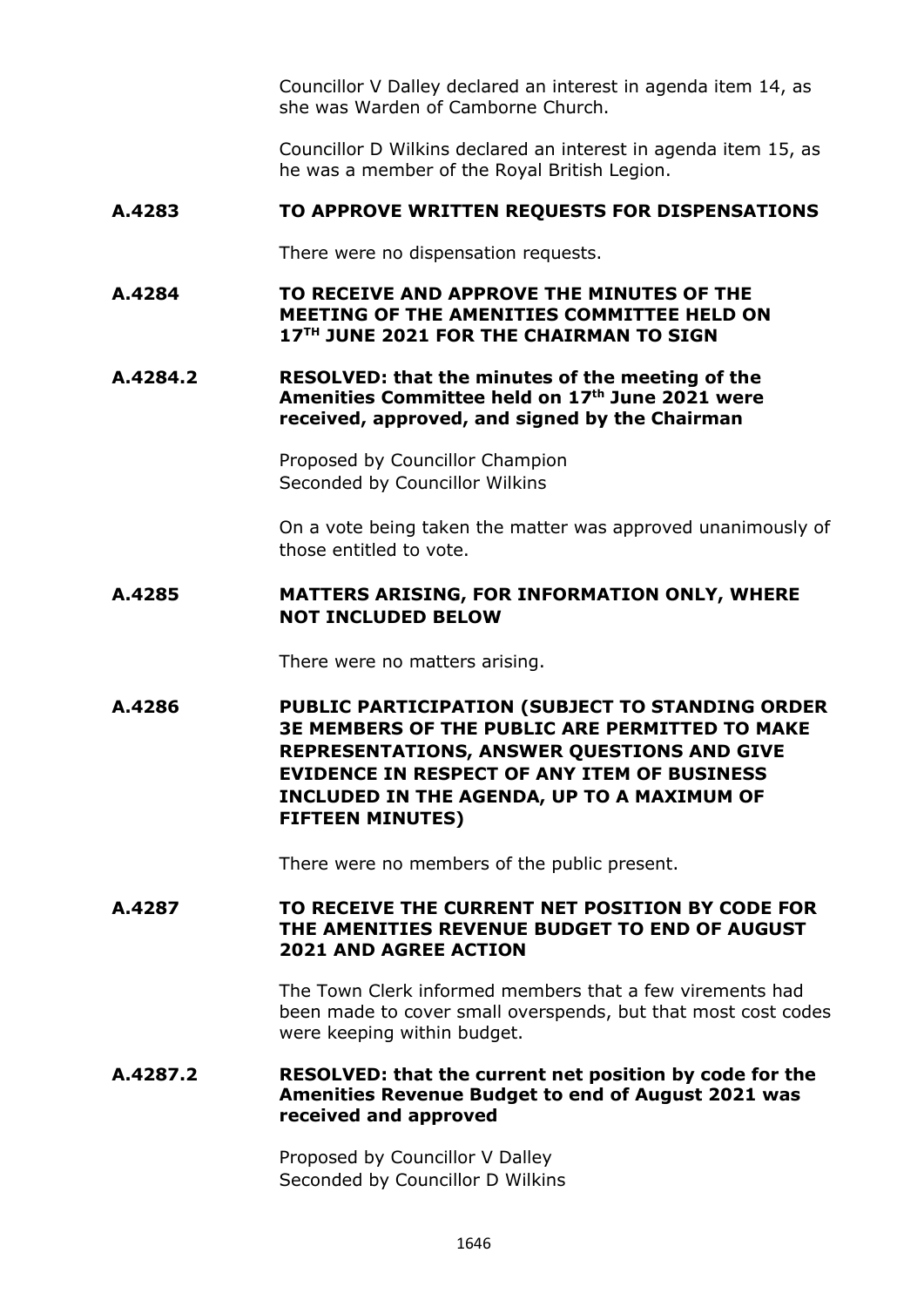On a vote being taken the matter was approved unanimously.

# **A.4288 TO APPOINT REPRESENTATIVES TO THE FOLLOWING OUTSIDE BODIES:**

- **i) Camborne Produce Market;**
- **ii) Mineral Tramways Partnership.**

## **A.4288.2 RESOLVED: that Councillor N Miles was appointed as the Town Council's representative on the Camborne Produce Market**

Proposed by Councillor M Champion Seconded by Councillor J Collins

On a vote being taken the matter was approved unanimously.

# **A.4288.3 RESOLVED: that Councillor P Mills was appointed as the Town Council's representative on the Mineral Tramways Partnership**

Proposed by Councillor M Champion Seconded by Councillor D Wilkins

On a vote being taken the matter was approved unanimously.

## **A.4289 TO RECEIVE A WRITTEN REPORT FROM THE AMENITIES & PROJECTS OFFICER REGARDING WEED TREATMENT FOR STREETS ACROSS THE CAMBORNE PARISH, AGREE ACTION AND AUTHORISE ASSOCIATED EXPENDITURE**

The Amenities & Projects Officer informed members that he had investigated a lot of different methods of weed treatment, and costs of contractors to carry them out. He also looked into the costings for an in-house team to do the work. The Town Council pays for other services, bin emptying etc, that could be done by an in-house team, and the savings that could be made in these other areas would off-set considerably against the cost of having an in-house team.

Members discussed the problem of weeds in the Parish and the fact that it was one of the biggest areas of parishoner's discontent; and the Town Council taking on the weed treatment of the Parish would be doing a significant public service.

# **A.4289.2 RESOLVED: that a report from the Amenities & Projects Officer regarding Weed Treatment for Streets across the Camborne Parish was received**

Proposed by Councillor Champion Seconded by Councillor J Morgan

On a vote being taken the matter was approved unanimously.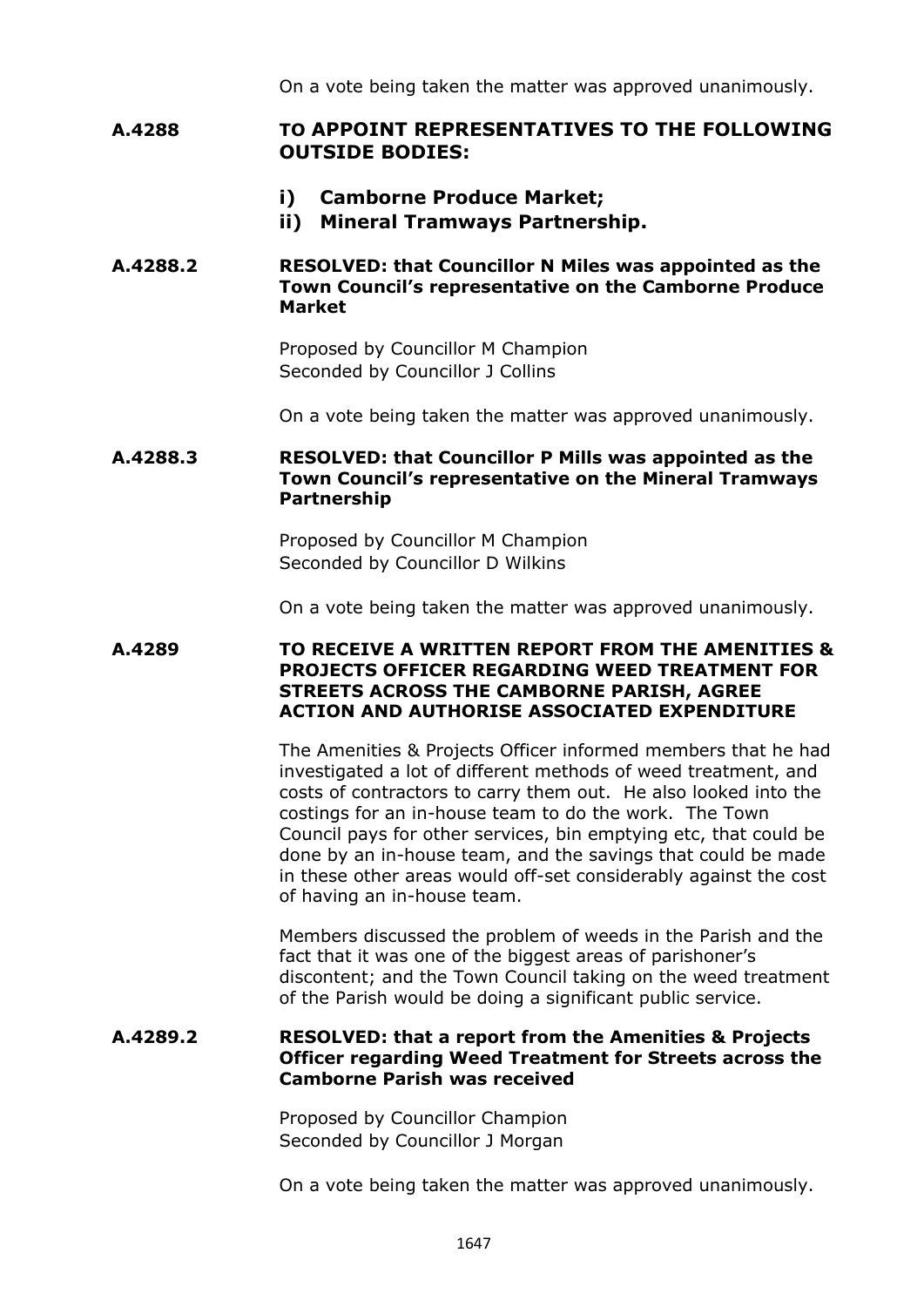## **A.4289.3 RESOLVED: to recommend to Full Council that the Town Council create an in-house team to carry out weed control across the Camborne Parish**

Proposed by Councillor M Champion Seconded by Councillor J Collins

On a vote being taken the matter was approved unanimously.

#### **A.4290 TO RECEIVE A REQUEST FROM PARKPLAY TO HOLD FREE PHYSICAL ACTIVITIES EACH WEEK FOR 52 WEEKS AT PARK GERRY AND AGREE ACTION**

## **A.4290.2 RESOLVED: that a request from ParkPlay to hold free physical activities each week for 52 weeks at Park Gerry was approved**

Proposed by Councillor V Dalley Seconded by Councillor M Champion

On a vote being taken the matter was approved unanimously.

## **A.4291 TO RECEIVE A PROPOSAL FOR CORNISH WALL ART ON THE ROSEWARNE TOILET BUILDING AND AGREE ACTION**

### **A.4291.2 RESOLVED: that proposal for Cornish Wall Art on the Rosewarne Toilet Building was received. 4Elementz be contacted for designs for consideration by the Amenities Committee**

Proposed by Councillor M Champion Seconded by Councillor D Wilkins

On a vote being taken the matter was approved unanimously.

Having declared an interest in the next agenda item Councillor V Dalley left the room at 6.55 pm.

## **A.4292 TO REVIEW THE ANNUAL CONTRIBUTION AMOUNT FOR CHRISTMAS LIGHTS WITH PARISH CHURCH OF ST MARTIN & ST MERIADOC AGREE ACTION AND AUTHORISE EXPENDITURE**

**A.4292.2 RESOLVED: that the annual contribution amount for Christmas Lights with Parish Church of St Martin & St Meriadoc was reviewed, and that the Town Council continue to contribute £250 to the upkeep of the Christmas Lights was approved**

> Proposed by Councillor D Wilkins Seconded by Councillor J Morgan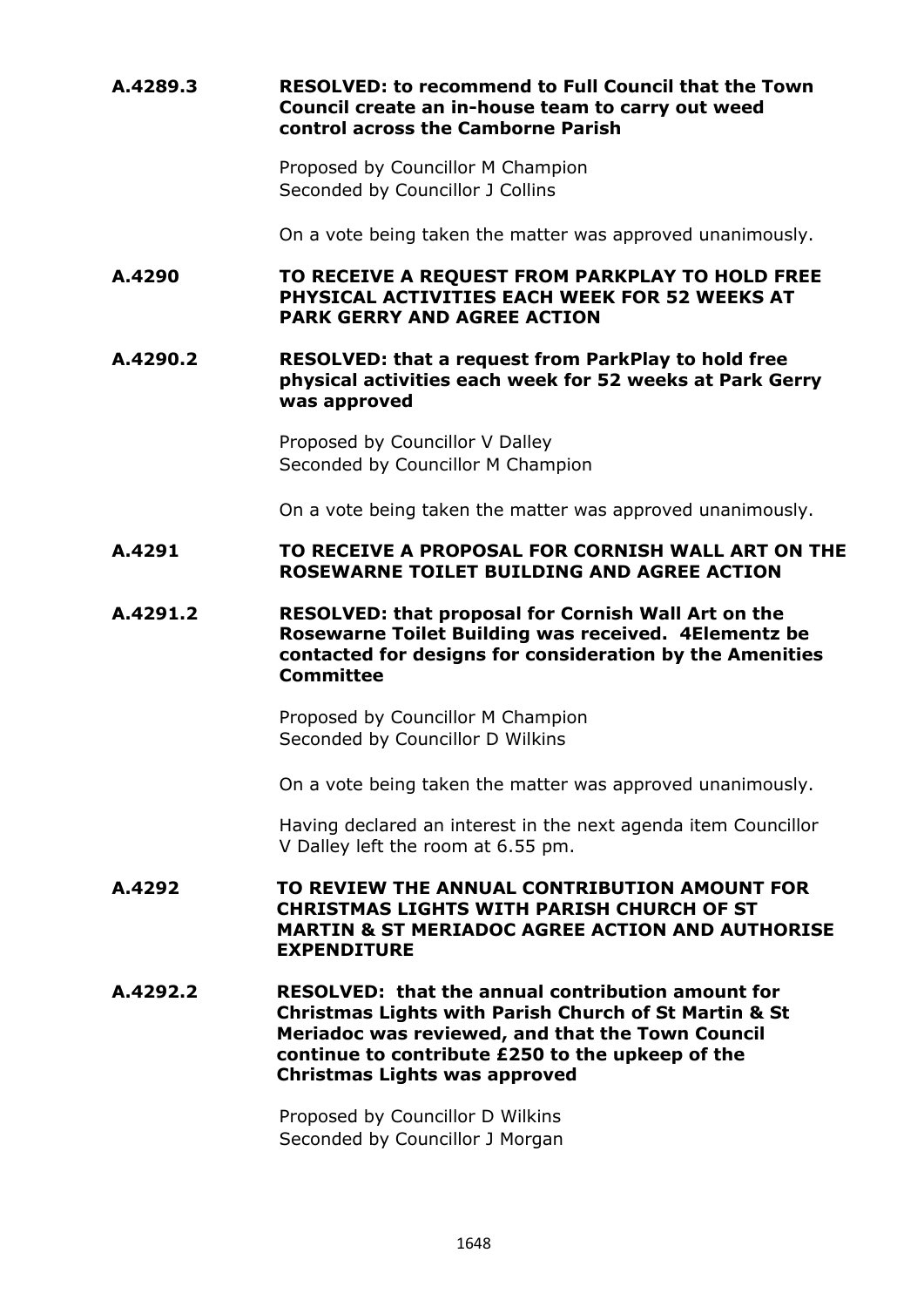Having declared an interest in the next agenda item Councillor D Wilkins left the room at 6.57 pm, and Councillor V Dalley reentered.

## **A.4293 TO RECEIVE DETAILS OF REMEMBRANCE STATUES FROM THE ROYAL BRITISH LEGION INDUSTRIES. AGREE ACTION, AND AUTHORISE EXPENDITURE**

**A.4293.2 RESOLVED: that the Town Council purchase a Remembrance Statue from the Royal British Legion at a cost of £200 was approved, and the expenditure was authorised**

> Proposed by Councillor M Champion Seconded by Councillor J Collins

On a vote being taken the matter was approved unanimously.

Councillor D Wilkins re-entered the meeting.

**A.4294 THAT THE COUNCIL RESOLVES UNDER THE 1960 PUBLIC BODIES (ADMISSION TO MEETINGS) ACT, TO EXCLUDE THE PRESS AND PUBLIC DUE TO THE CONFIDENTIAL NATURE OF THE BUSINESS TO BE DISCUSSED**

#### **A.4294.2 RESOLVED: that under the 1960 Public Bodies (Admission to Meetings) Act, the press and public were excluded due to the confidential nature of the business to be discussed**

Proposed by Councillor Champion Seconded by Councillor Wilkins

On a vote being taken the matter was approved unanimously.

- **A.4295 TO RECEIVE A WRITTEN REPORT AND QUOTATIONS FROM THE AMENITIES & PROJECTS OFFICER REGARDING POLLARDING TREES AT CAMBORNE RECREATION GROUND, AGREE ACTION AND AUTHORISE EXPENDITURE**
- **A.4295.2 RESOLVED: that a report and quotations from the Amenities & Projects Officer regarding pollarding trees at Camborne Recreation Ground was received, the works by and the cost of £525 + VAT quoted from CTS was authorised**

Proposed by Councillor M Champion Seconded by Councillor D Wilkins

On a vote being taken the matter was approved unanimously.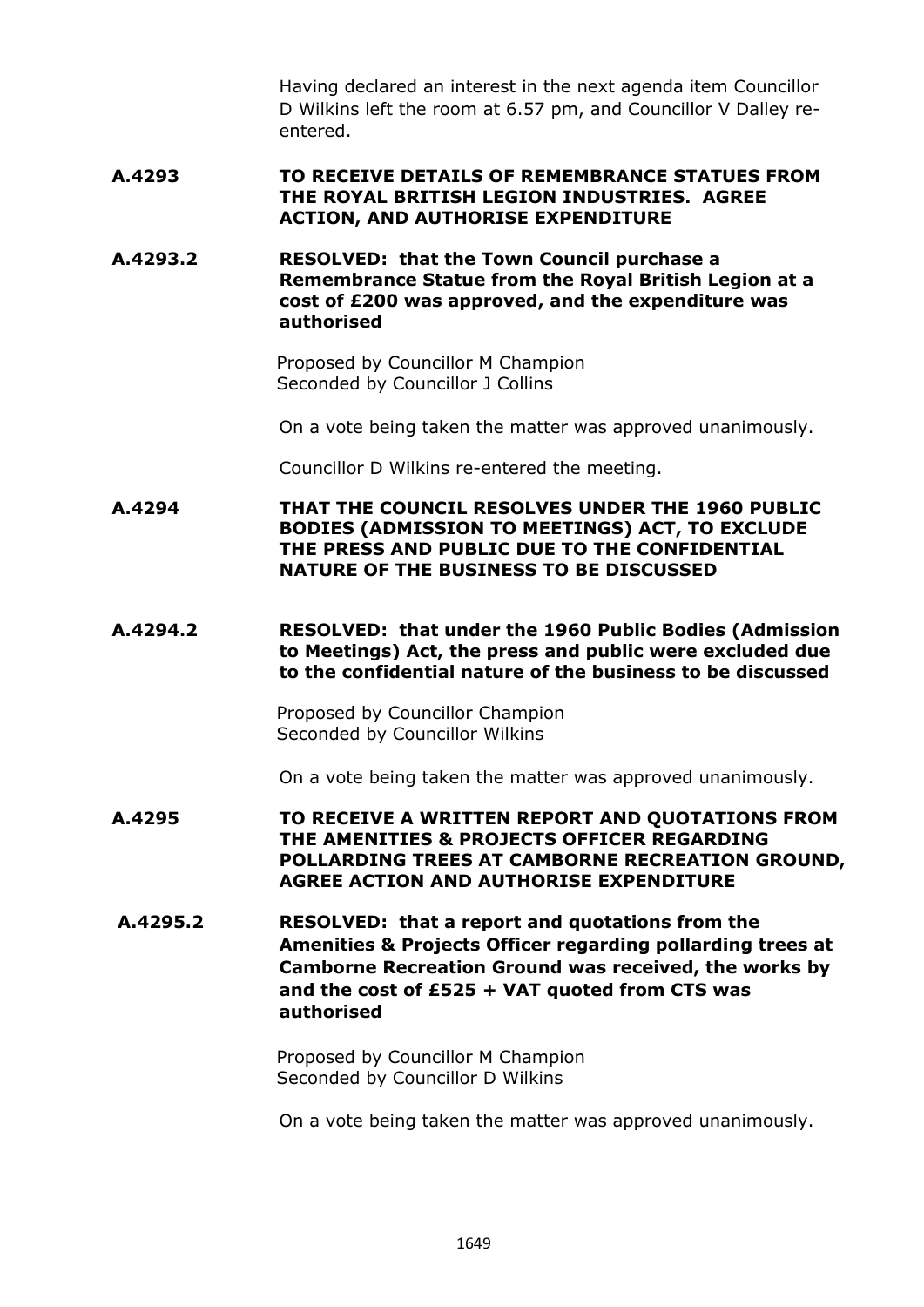# **A.4296 TO RECEIVE A QUOTATION FOR FOUNTAIN CLEANING AND DISINFECTION FOR 12 MONTHS, AGREE ACTION AND AUTHORISE EXPENDITURE**

**A.4296.2 RESOLVED: that a quotation for Fountain cleaning and disinfection, for 12 months, from our current supplier Reef Water Solutions, was received, approved, and the expenditure of £2,652 + VAT was authorised**

> Proposed by Councillor J Morgan Seconded by Councillor D Wilkins

On a vote being taken the matter was approved unanimously.

## **A.4297 TO RECEIVE A WRITTEN REPORT AND QUOTATIONS FROM THE AMENITIES & PROJECTS OFFICER FOR A GAS DETECTOR, AGREE ACTION AND AUTHORISE EXPENDITURE**

**A.4297.2 RESOLVED: that a report and quotations from the Amenities & Projects Officer for a Gas Detector was received, the purchase of a Gas Detector from Ribble Enviro Ltd was approved, and the expenditure of £295 + VAT was authorised**

> Proposed by Councillor M Champion Seconded by Councillor D Wilkins

On a vote being taken the matter was approved unanimously.

## **A.4298 TO RECEIVE A WRITTEN REPORT AND QUOTATIONS FROM THE AMENITIES & PROJECTS OFFICER FOR ELECTRICAL WORKS, AGREE ACTION AND AUTHORISE EXPENDITURE**

The Amenities Officer informed members that there were a few small works needed to, Unit 5 the Town Clock, and the Fountain.

**A.4298.2 RESOLVED: that a report and quotations from the Amenities & Projects Officer for Electrical works were received, the works were approved to be done by GN Electrical Ltd, and the associated expenditure of £740 + VAT was authorised**

> Proposed by Councillor V Dalley Seconded by Councillor D Wilkins

**A.4299 TO RECEIVE A WRITTEN REPORT AND QUOTATIONS FROM THE AMENITIES & PROJECTS OFFICER FOR A GRID FOR THE FOUNTAIN, AGREE ACTION AND AUTHORISE EXPENDITURE**

> The Amenities Officer informed members that pigeons were causing a contamination issue in the fountain.